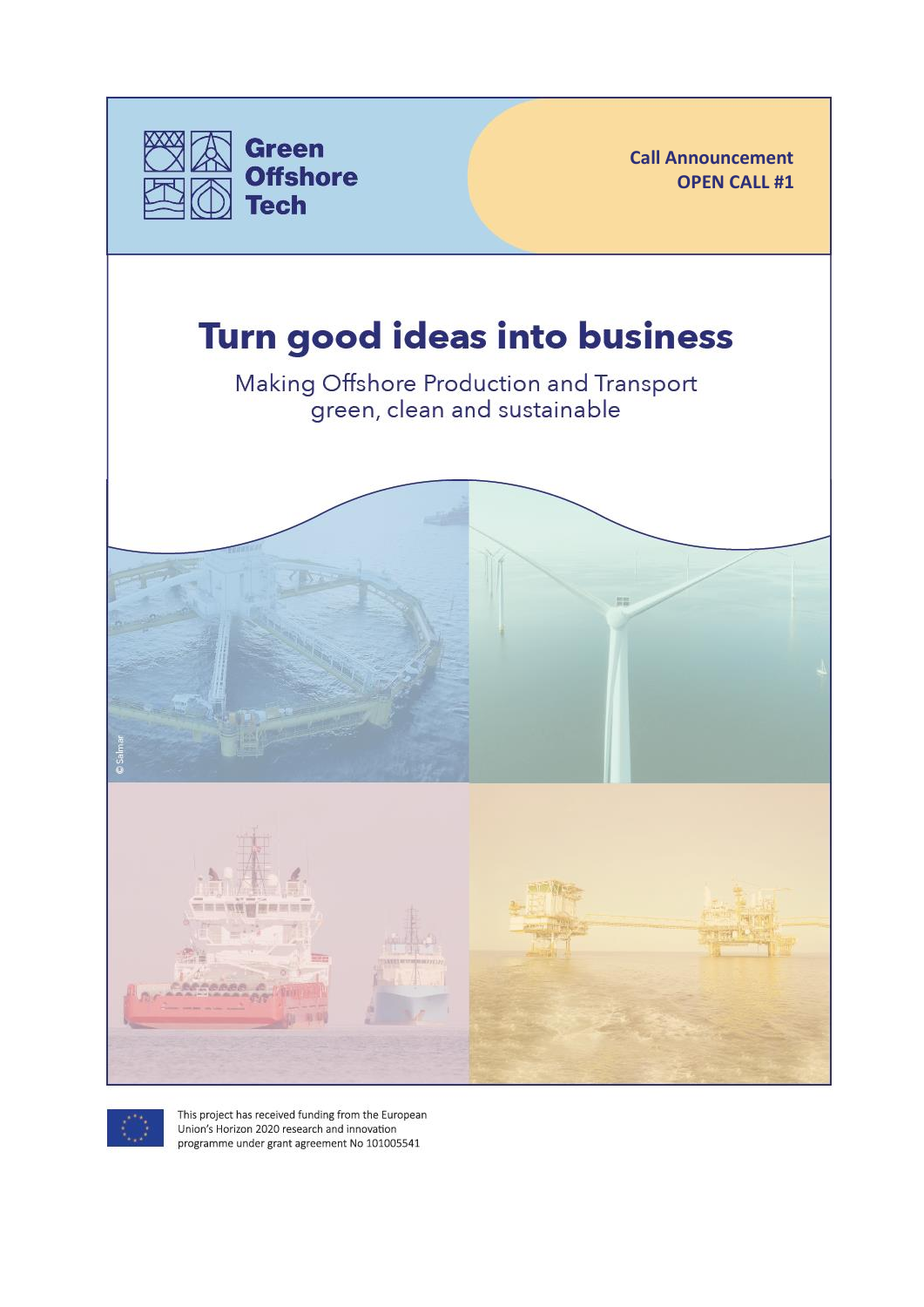

٦

# **GreenOffshoreTech – 1 st Open Call for Applicants**

| <b>Opening Date:</b><br><b>06 April 2022</b>                                                                                                                                    |
|---------------------------------------------------------------------------------------------------------------------------------------------------------------------------------|
| Deadline model:                                                                                                                                                                 |
| single-stage                                                                                                                                                                    |
| Call deadline:                                                                                                                                                                  |
| 06 July 2022 17:00 (CET - Brussels time)                                                                                                                                        |
| Expected duration of participation:                                                                                                                                             |
| 3-PHASE ACCELERATOR (PHASE 1: 2 months, PHASE 2: 7 months, PHASE 3: 2 months)                                                                                                   |
| Total funding available:                                                                                                                                                        |
| 1500000                                                                                                                                                                         |
| Project acronym:                                                                                                                                                                |
| <b>GreenOffshoreTech</b>                                                                                                                                                        |
| Full name of the EU funded project:                                                                                                                                             |
| Cross-border and Cross-sectoral collaboration to support SMEs and the development of<br>innovative products, processes, or services for Green Offshore Production and Transport |
| Grant agreement number:<br>101005541                                                                                                                                            |
| Topic:                                                                                                                                                                          |
| INNOSUP-01-2018-2020 - Cluster facilitated projects for new industrial value chains                                                                                             |
| <b>Submission &amp; Evaluation process:</b>                                                                                                                                     |
| Submission is done online and includes the following steps:                                                                                                                     |
| Step 1: Go to https://greenoffshoretech.com/call-for-proposals/ and click on "Register your SME                                                                                 |
| now" which will automatically redirect you to the GreenOffshoreTech Proposal Platform.                                                                                          |
| Step 2: Register by completing the Company Profile Information in the GreenOffshoreTech Proposal                                                                                |
| Platform and download all Call for Proposal documents.                                                                                                                          |
| Step 3: Prepare your Application Form and requested Supporting documents (Declaration of Honour,                                                                                |
| Commercial register excerpts, SME Declaration). The Application must be completed in English,                                                                                   |
| applications submitted in other languages will not be taken into consideration.                                                                                                 |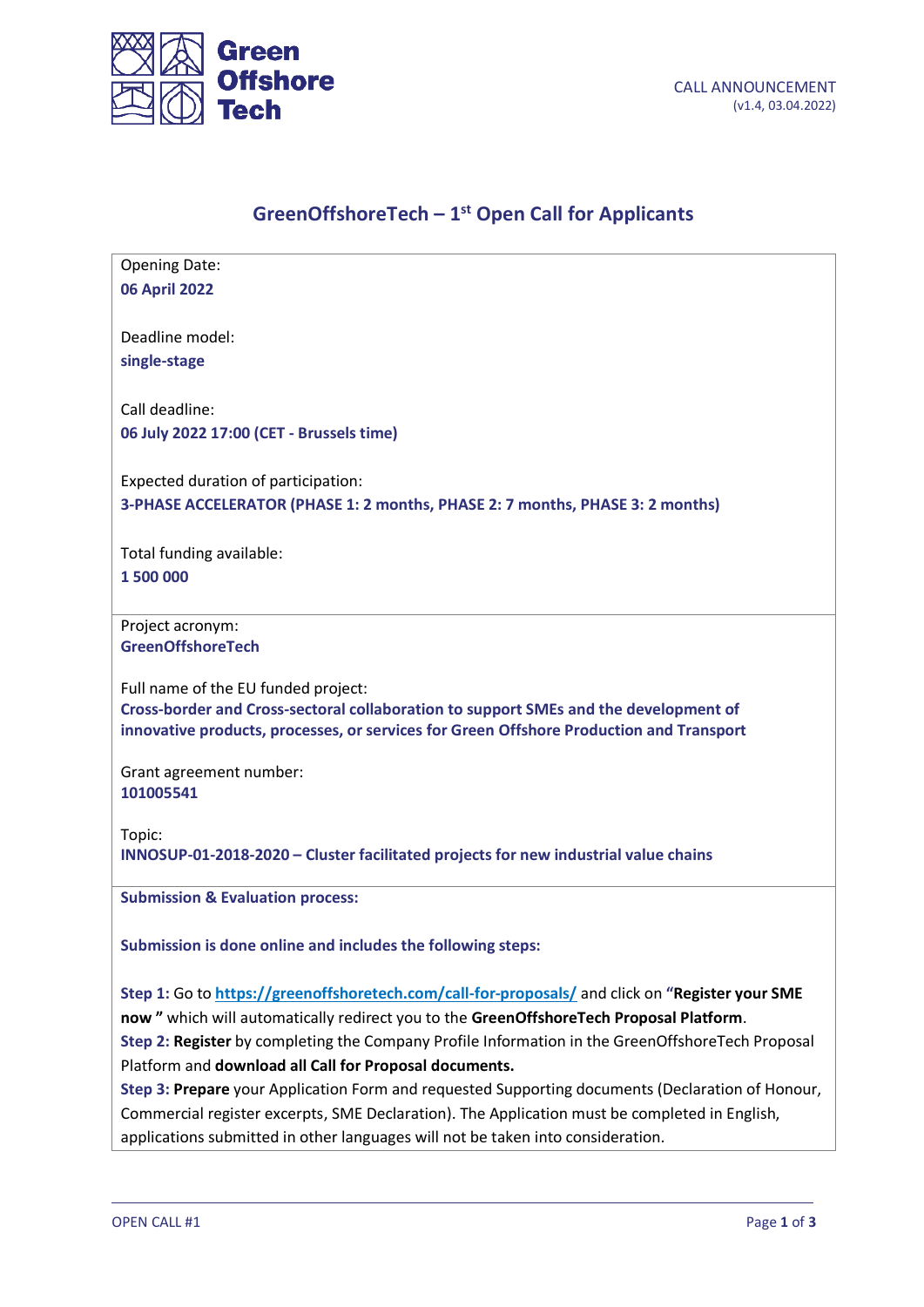

**Step 4: Upload and submit** the Application Form and requested supporting documents and confirm compliance being a SME or Start-up.

**Step 5:** After submission, the applicant will receive an automatically generated **acknowledge of receipt**. The acknowledge of receipt does not imply that the proposal has been accepted as eligible for funding.

# **Evaluation follows a 3-step approach:**

- 1. Evaluation and selection of the 50 winner SME Innovation Projects for entering PHASE 1 of the GreenOffshoreTech accelerator.
- 2. Evaluation of the outcome of PHASE 1 and selection of 25 SME Innovation Projects out of the 50 winner SME projects to enter PHASE 2.
- 3. Evaluation of the outcome of PHASE 2 and selection of 13 SME Innovation Projects out of the 25 winner SME projects to enter PHASE 3.

**In each PHASE, the evaluation is done by the GreenOffshoreTech Consortium and external experts and includes the following steps:**

#### **Evaluation of the Proposal:**

**Step 1:** Check against the eligibility criteria.

**Step 2:** Evaluation of the proposal according to the award criteria by two experts.

**Step 3:** Ranking of the proposals according to their scores.

**Step 4:** Selection of the highest scored 50 proposals.

**Step 5:** Invitation of the SMEs with the highest scored 50 proposals for contracting and request to provide some further basic legal information and supporting documents.

**Step 6:** Review of supporting documents before the Innovation Support Contract signature.

#### **Evaluation of the outcome of PHASE 1 and PHASE 2 to enter next phase:**

**Step 1:** Evaluation of SME's PHASE 1/PHASE 2 Final report according to the award criteria.

**Step 2:** Ranking of SME's PHASE 1/PHASE 2 Final report according to their scores.

**Step 3:** Selection of the highest scored 25 projects to enter PHASE 2 or the highest scored 13 projects to enter PHASE 3.

**Step 4:** Invitation of the SMEs with the highest scored Final reports to enter the next phase (PHASE 2/PHASE 3).

For further information see the **Guide of Applicants Section 7, Section 8, and Section 10. Further information:**

Application Form: **<https://greenoffshoretech.com/call-for-proposals/>**

IT-Helpdesk email: **[it-helpdesk@bal.eu](mailto:it-helpdesk@bal.eu)**

Project website: **[https://greenoffshoretech.com](https://greenoffshoretech.com/)**

Local Contact Points: **see Guide for Applicants, Annex 1.**